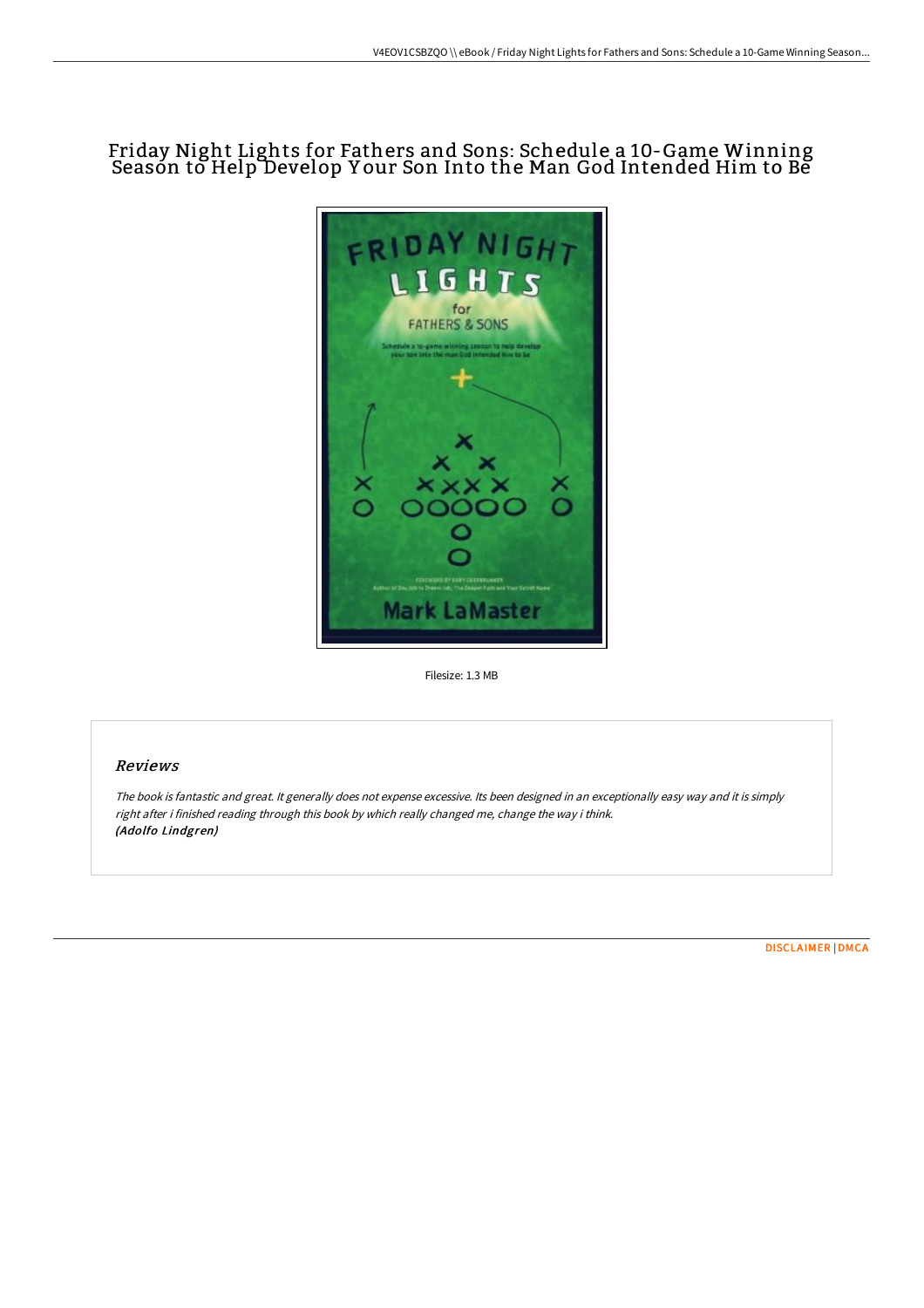## FRIDAY NIGHT LIGHTS FOR FATHERS AND SONS: SCHEDULE A 10-GAME WINNING SEASON TO HELP DEVELOP YOUR SON INTO THE MAN GOD INTENDED HIM TO BE



To read Friday Night Lights for Fathers and Sons: Schedule a 10-Game Winning Season to Help Develop Your Son Into the Man God Intended Him to Be eBook, you should follow the web link listed below and save the file or have accessibility to other information that are relevant to FRIDAY NIGHT LIGHTS FOR FATHERS AND SONS: SCHEDULE A 10-GAME WINNING SEASON TO HELP DEVELOP YOUR SON INTO THE MAN GOD INTENDED HIM TO BE book.

Author Academy Elite, United States, 2015. Paperback. Book Condition: New. 216 x 140 mm. Language: English . Brand New Book \*\*\*\*\* Print on Demand \*\*\*\*\*.Finally, a Game Plan for dads to help develop their sons into the men God intended them to be. Many fathers and sons crave a stronger connection with each other and with God. Unfortunately, most of the time, we re not sure how. Friday Night Lights for Fathers and Sons provides an answer. Discover how to schedule a 10-Game Day season with your son. Each Game Day is designed to engage dads and their sons in conversation on topics ranging from faith and friends to prayer and purity. Each Game Day includes: . A Game Day Theme (character and integrity, work and money, service, and many more). . God s Key Play (Bible verse) . A Scouting Report for dads . Personalized Pre-and Post-Game Day Prayers . A Pre-Game Planning Session for dads . A Game Day activity for fathers and sons (laser tag, disc golf, and test-driving dream cars). . Post-Game Day Analysis Questions and Press Conference . Plus, many more father and son bonding experiences Mark LaMaster s purpose and passion is to help good dads become GREAT dads by providing intentional, biblically based activities to help them raise their sons to become godly young men. Mark is also the founder of Playoff Parenting, LLC, whose mission is to help transform well-intended, passive parents into active and intentional Playoff Parents who teach valuable, Christian-based lessons to their children.

A Read Friday Night Lights for Fathers and Sons: [Schedule](http://albedo.media/friday-night-lights-for-fathers-and-sons-schedul.html) a 10-Game Winning Season to Help Develop Your Son Into the Man God Intended Him to Be Online

**[Download](http://albedo.media/friday-night-lights-for-fathers-and-sons-schedul.html) PDF Friday Night Lights for Fathers and Sons: Schedule a 10-Game Winning Season to Help Develop Your** Son Into the Man God Intended Him to Be